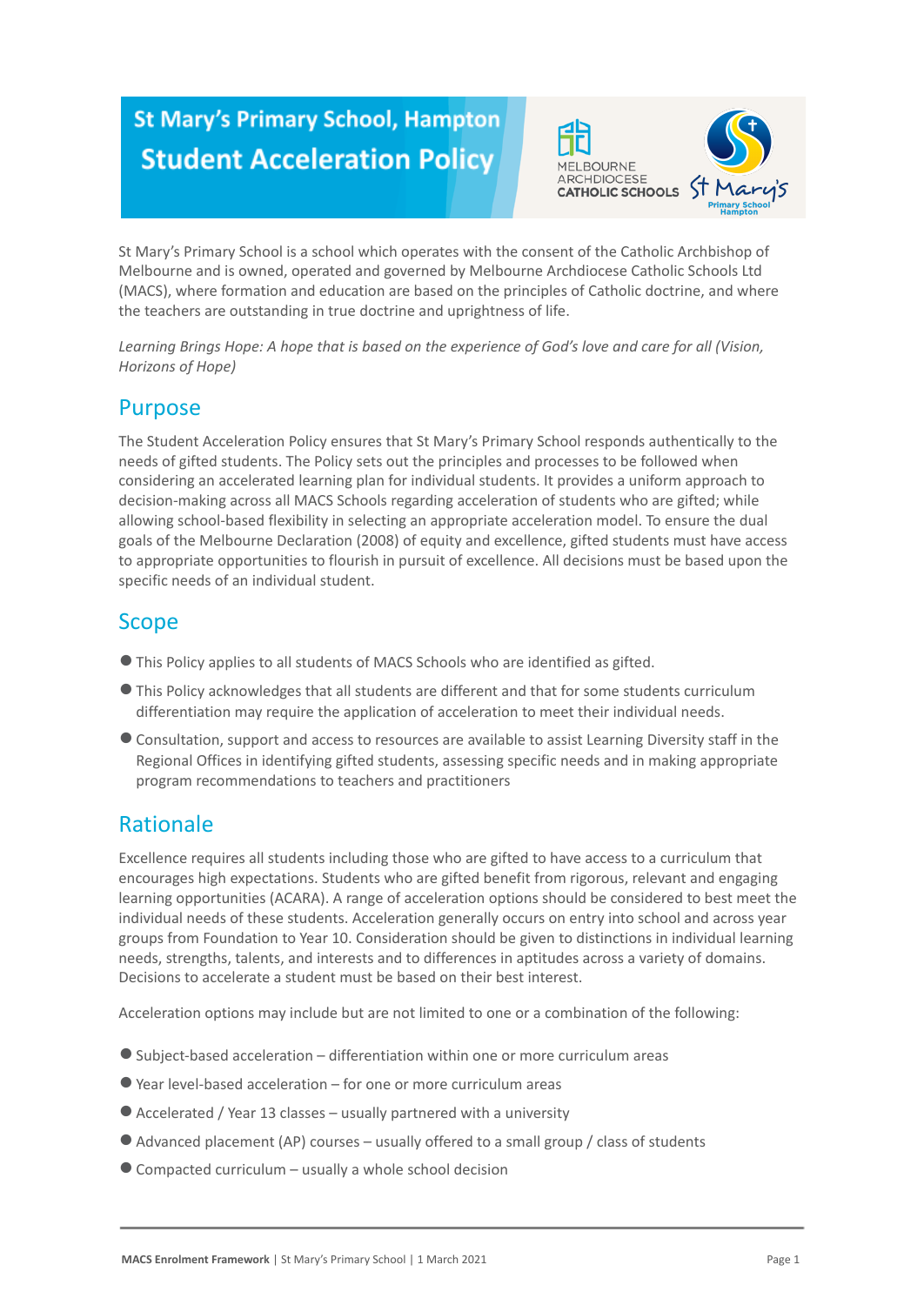- ●Education courses provided by an outside organisation usually in lieu of the regular curriculum
- $\bullet$  Mentorship / coaching usually within school time and subject specific
- Multiyear classes usually two year levels together allowing students to work at either year level

Note. Additional guidelines for selecting and administering these acceleration options may be found in the document [Gifted and Talented Students:](https://www.cecv.catholic.edu.au/getmedia/0d923109-6fb2-4f32-a2e6-c437073dfccf/Gifted-and-Talented-handbook.aspx?ext=.pdf) A Resource Guide for Teachers in Victorian Catholic Schools (2019).

### **Definitions**

**Acceleration** – progressing through the regular curriculum at a faster pace than other students of the same chronological age.

**Giftedness** – students who exhibit high ability, creativity and task commitment with an intelligent quotient ≥130.

**Underachievement** – gifted students who are achieving less than their potential

**Twice Exceptionality** – gifted students who also experience a learning difficulty in one or more areas.

### **Principles**

There are approximately 3.8 million Australians of school age ( $\approx$  10%) who are deemed to be gifted (DET, 2018). Of these, it is estimated that 14% (compared to 4% in the general population) may also have a learning disability (Wormald, 2015). To achieve their potential, students who are gifted may require enrichment and extension activities together with learning support.

Applying a model of acceleration in addition to other appropriate supports, can empower high- ability students to achieve excellence.

Students who are gifted are considered to display characteristics at home and school that are significantly above the average for their age. Catholic education is committed to enabling all students to achieve to their potential by providing appropriate opportunities through a range of flexible acceleration options for these students.

The Student Acceleration policy supports the Catholic faith by celebrating each student's uniqueness and embracing all students as respected and valued members of the learning community. This Policy acknowledges that local pastoral discretion is an important element of decision-making with regard to student acceleration.

The Student Acceleration policy is underpinned by the *Disability Discrimination Act 1992* (Cth) (DDA) and the associated *[Disability Standards for Education](https://www.education.gov.au/disability-standards-education-2005)* (2005) (Cth).

### **Procedures**

#### **1. Establishment of Acceleration committee**

- *1.1* St Mary's Primary School has established a Committee to review all applications for acceleration.
- 1.2 This Committee consist of the Principal, Student Wellbeing Leader and Learning Diversity Leader
- 1.3 Detailed minutes of all meetings should be kept ensuring transparency of process.

#### **2. Identification of Student as gifted**

- 2.1 Evidence is to be provided of a student's gifted ability in one or more curriculum areas.
- 2.2 Students must have been assessed as having a full scale intelligence quotient of ≥130.
- 2.3 Additional formal assessments are to be sought if appropriate.